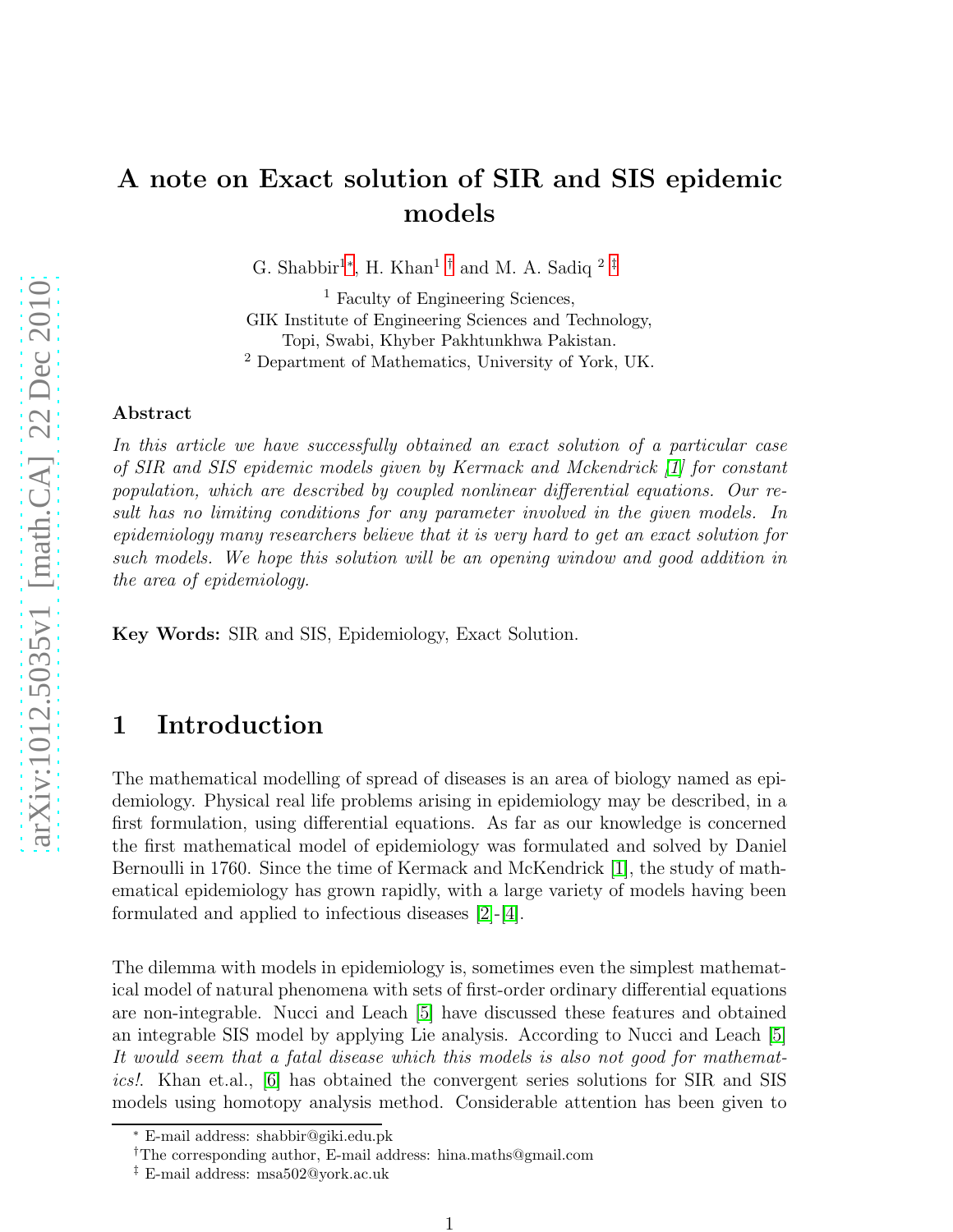these models by several authors using stability, bifurcation theory, Lyapunov method, Poincaré-Bendixson type theorems, index and topological concepts see  $([2]-[16])$  $([2]-[16])$  $([2]-[16])$  $([2]-[16])$  $([2]-[16])$ .

To understand what SIS and SIR stands for let us consider some constant population, let divide them into three components: the susceptible component, S, who can catch the disease; the infective component, I, who are infected and can transmit the disease to susceptible, and the removed component, R, who either had the disease and recovered, died or have developed immunity, or have been removed from contact with other components. SIR model contains all three classes, while, in SIS model the infectives return to the susceptible class on recovery because the disease confers no immunity against reinfection. Such models are more effective for disease caused by bacteria or helminth agents and also for most sexually transmitted disease.

In fact closed-form solutions to mathematical models play a vital role in the proper understanding of qualitative features of natural science. In epidemiology mathematical models describes some effects of disease in some population so one need to be very careful while analyzing such models. Keeping this view of point, here in this article our main goal is to obtain pure analytic exact solution to the SIS and SIR epidemic model which is a particular case of the model given by Kermack and McKendrick [\[1\]](#page-4-0).

In second section we present the solution for SIS model while in third section we present solution for SIR model.

### 2 Mathematical Analysis for SIS model

The SIS model by Kermack and Mckendrick [\[1\]](#page-4-0) is given as follows

<span id="page-1-0"></span>
$$
s'(t) = -rsi + \alpha i,\tag{1}
$$

<span id="page-1-1"></span>
$$
i'(t) = rsi - \alpha i,\tag{2}
$$

subject to Initial conditions,

$$
i(0) = I_0, \quad s(0) = S_0,\tag{3}
$$

where  $r > 0$ ,  $I_0 > 0$  and  $S_0 > 0$ . Here r is the infectivity coefficient of the typical Lotka-Volterra interaction term and  $\alpha$  the recovery coefficient. From equation [\(1\)](#page-1-0) and [\(2\)](#page-1-1) one can easily observe that  $s(t) + i(t) = k$ , where k is total population. This model is different from SIR model as in this model the recovered members return to the class S at a rate of  $i\alpha$  instead of moving to class R. Now using  $s(t) = k - i(t)$  in equation [\(2\)](#page-1-1),

<span id="page-1-2"></span>
$$
i' = r (k - i)i - \alpha i.
$$
 (4)

Integrating the above equation [\(4\)](#page-1-2) with substitution  $y = i^{-1}$ , we get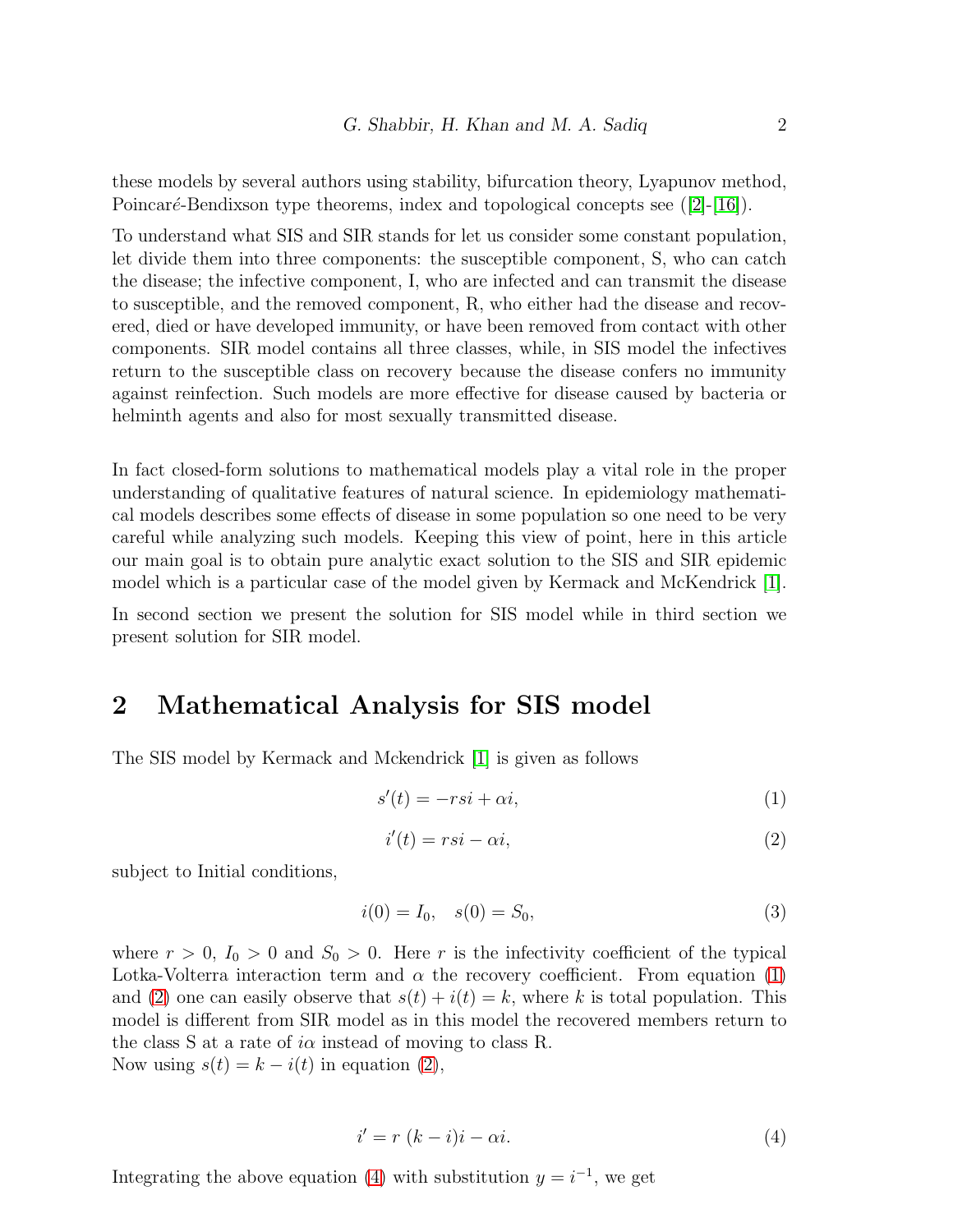<span id="page-2-0"></span>
$$
ye^{(rk-\alpha)t} = \int re^{(rk-\alpha)t}dt + C,
$$
\n(5)

where C is integrating constant. After simplifying equation. [\(5\)](#page-2-0) and letting  $\beta =$  $rk - \alpha$ , we get,

$$
y = \frac{r + \beta Ce^{-\beta t}}{\beta}.\tag{6}
$$

Using back substitution  $y = i^{-1}$ ,

<span id="page-2-1"></span>
$$
i(t) = \frac{\beta}{r + \beta Ce^{-\beta t}}.\tag{7}
$$

After applying initial condition  $i(0) = i_0$  on equation [\(7\)](#page-2-1) we get,

$$
C = \frac{\beta - i_0 r}{\beta i_0}.
$$

The exact solution for  $s(t)$  obtained by using the fact  $s(t) + i(t) = k$  is,

$$
s(t) = k - \frac{\beta}{r + \beta(\frac{\beta - i_0 r}{\beta i_0})e^{-\beta t}}.
$$

#### 3 Mathematical Analysis for SIR model

The SIR model by Kermack and Mckendrick [\[1\]](#page-4-0) is given as follows

<span id="page-2-2"></span>
$$
s'(t) = -\beta s(t)i(t) - \mu s(t) + \mu,
$$
\n(8)

<span id="page-2-3"></span>
$$
i'(t) = \beta s(t)i(t) - \mu i(t),\tag{9}
$$

subject to Initial conditions,

$$
i(0) = i_0, \quad s(0) = s_0,\tag{10}
$$

(') denotes the derivative with respect to time, where  $\beta > 0$ ,  $i_0 > 0$  and  $s_0 > 0$ . Here  $\beta$  is the infectivity coefficient of the typical Lotka-Volterra interaction term and  $\mu$  the recovery coefficient. Now adding equation [\(8\)](#page-2-2) and equation [\(9\)](#page-2-3),

<span id="page-2-4"></span>
$$
(s+i)' = -\mu (s+i) + \mu.
$$
 (11)

Integrating the above equation [11,](#page-2-4) we get

<span id="page-2-5"></span>
$$
s(t) = 1 + Ce^{(-\mu)t} - i(t),
$$
\n(12)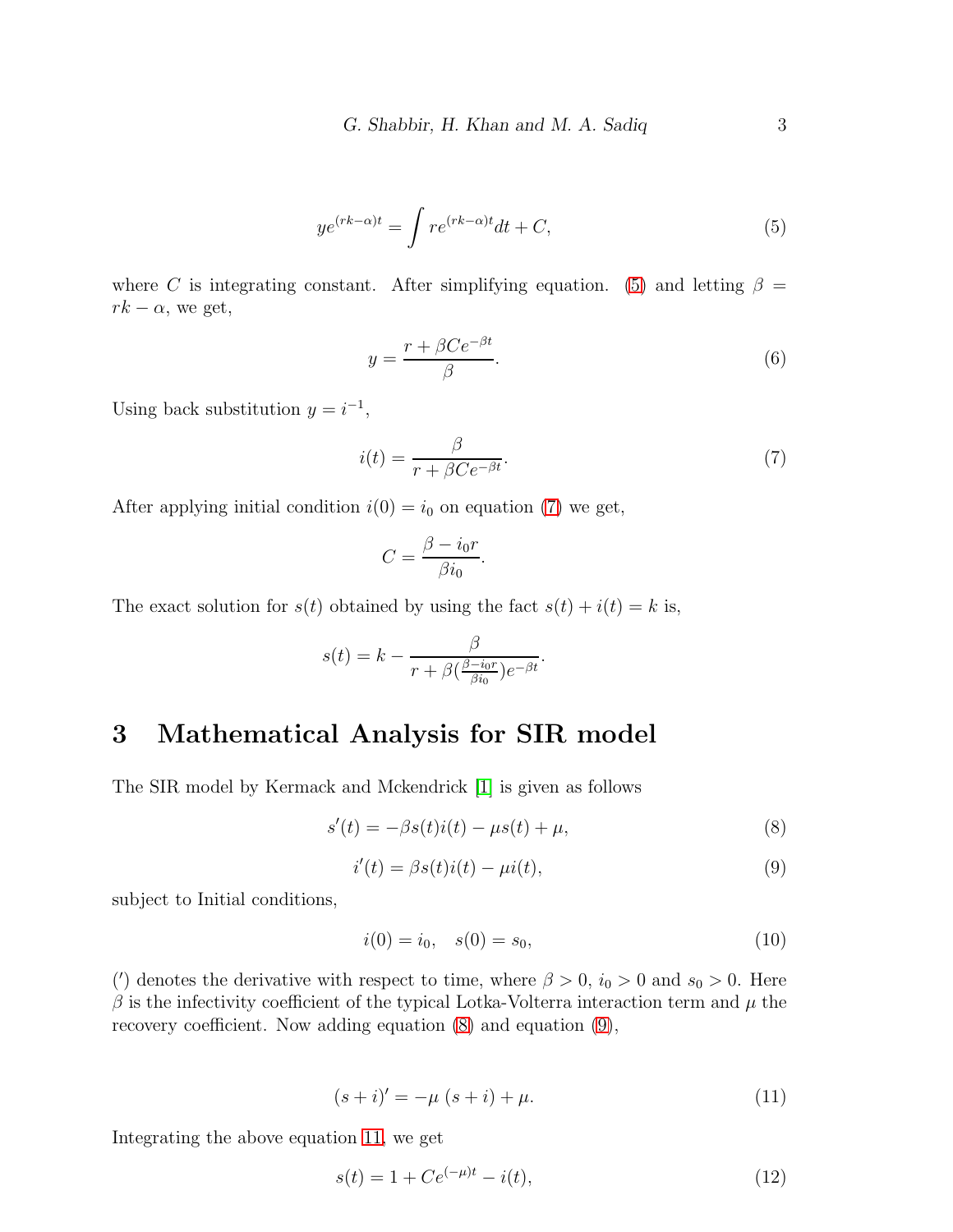where C is an integrating constant. Now using equation  $(12)$  in equation  $(9)$ , we get,

$$
i'(t) = (\beta - \mu + \beta Ce^{-\mu t})i(t) - \beta i^2(t).
$$
 (13)

Integrating the above equation with substitution  $z = i^{-1}$ , we get

<span id="page-3-0"></span>
$$
ze^{(\beta-\mu)t-(\frac{\beta C}{\mu})e^{-\mu t}} = \int \beta e^{(\beta-\mu)t-(\frac{\beta C}{\mu})e^{-\mu t}} dt + D.
$$
 (14)

Where D is an integrating constant. Now observing that  $e^{-\mu t}$  approaches to zero as  $t \to \infty$ , here we take series expansion for  $e^{-\mu t}$  and neglecting square and higher terms we get  $e^{-\mu t} = 1 - \mu t$ . Substituting back in equation [\(14\)](#page-3-0) one gets,

$$
ze^{(\beta-\mu)t-(\frac{\beta C}{\mu})(1-\mu t)} = \int \beta e^{(\beta-\mu)t-(\frac{\beta C}{\mu})(1-\mu t)}dt + D,
$$
\n(15)

<span id="page-3-1"></span>
$$
z = \frac{\beta}{\beta - \mu + \beta C} + De^{-(\beta - \mu + \beta C)t} e^{\frac{\beta C}{\mu}},\tag{16}
$$

Substituting  $z = i^{-1}$  and  $\beta - \mu + \beta C = \lambda$ , in equation [\(16\)](#page-3-1) we get

$$
i(t) = \frac{\lambda}{\beta + \lambda De^{-\lambda t} e^{\frac{\beta C}{\mu}}}.
$$
\n(17)

Applying initial condition  $i(0) = i_0$  and  $s(0) = s_0$  in equation [\(12\)](#page-2-5) and [\(20\)](#page-3-2) we get,

$$
D = \frac{\lambda - i_0 \beta}{\lambda i_0 e^{\frac{\beta C}{\mu}}}
$$
  

$$
C = s_0 + i_0 - 1.
$$
 (18)

The exact solution for  $s(t)$  obtained by using the value of  $i(t)$  in equation [\(12\)](#page-2-5) which is,

$$
s(t) = 1 + (s_0 + i_0 - 1)(1 - \mu t) - \frac{\lambda}{\beta + \lambda \left(\frac{\lambda - i_0 \beta}{\beta (s_0 + i_0 - 1)}\right) e^{-\lambda t + \frac{\beta (s_0 + i_0 - 1)}{\mu}}},\tag{19}
$$

<span id="page-3-2"></span>
$$
i(t) = \frac{\lambda}{\beta + \lambda \left(\frac{\lambda - i_0 \beta}{\frac{\beta (s_0 + i_0 - 1)}{\mu}\right) e^{-\lambda t + \frac{\beta (s_0 + i_0 - 1)}{\mu}}}.
$$
\n(20)

#### 4 Conclusion

In this paper an exact analytic solution to a particular case of SIR and SIS models with constant population is obtained with the help of direct integration tools. As these models have already been observed by different researchers with different techniques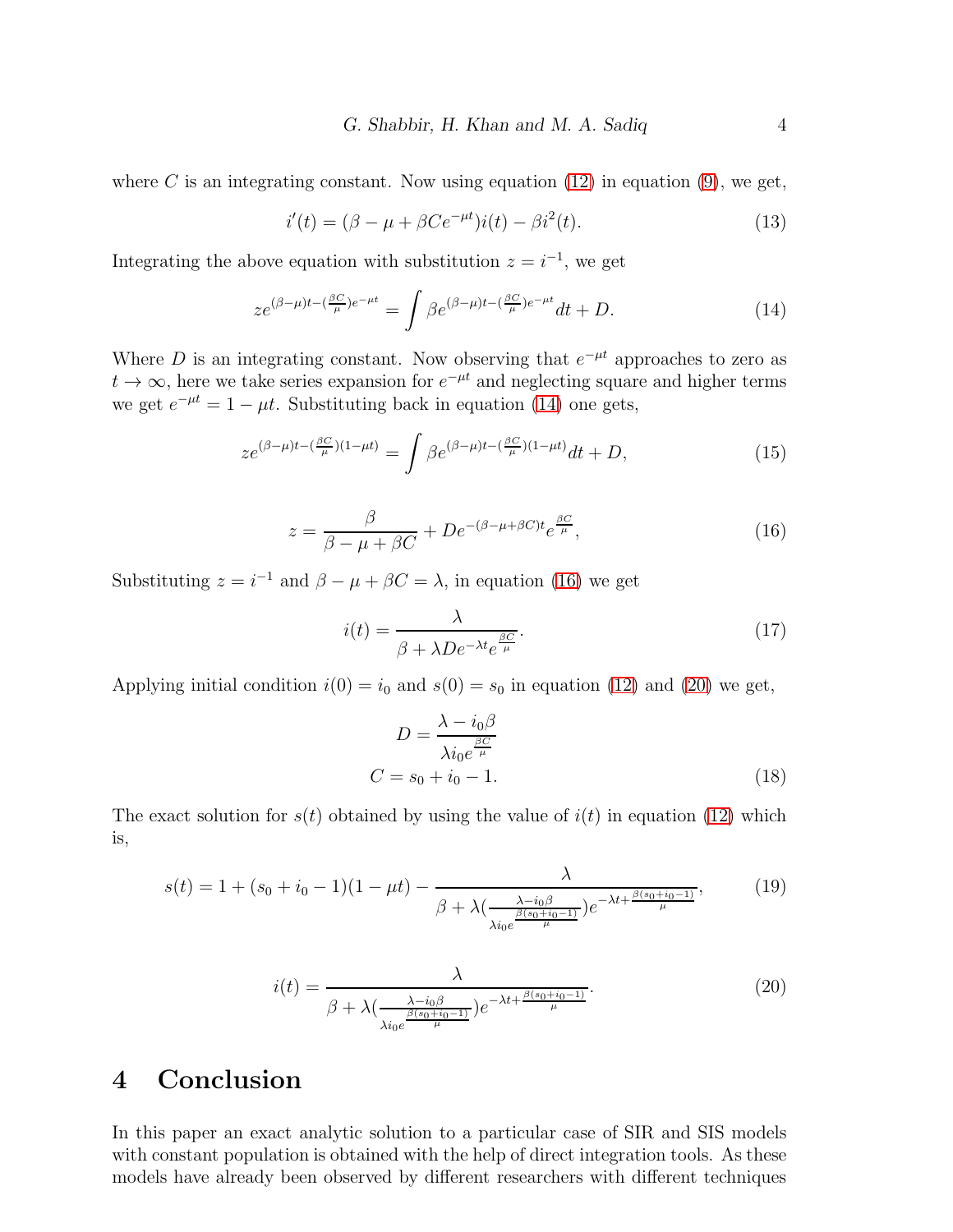but we know the importance of exact solution, that exact solutions allow researchers to run experiments, by introducing natural initial or boundary conditions, to observe the behavior of functions involved in equations. This present work will be of great support to the epidemiology to investigate the hidden phenomenon and validity of these models which is already being considered and used by different researchers. This kind of approach will attract other nonlinear models as well having been analyzed again for the possible existence of exact solution.

#### Acknowledgement

Many thanks to Prof. Dr. S. J. Liao for bringing the attentions towards the area of epidemiology.

### <span id="page-4-0"></span>References

- <span id="page-4-1"></span>[1] Kermack, W. O. & McKendrick, A. G. 1927 Contribution to the Mathematical Theory of Epidemics, *Proc Roy. Soc. Lond. A.* **A115**, 700-721.
- [2] Diekmann, O., Heesterbeek, J.A.P. & Metz, J. A. J.1990 On the Definition and Computation of the Basic Reproductive Ratio in Models for Infectious Diseases in Heterogeneous Population, J. Math Biol. 28, 365-382.
- <span id="page-4-2"></span>[3] Hethcote, H. W. 2000 The Mathematics of Infectious Diseases, SIAM Rev. 42, 599-653.
- <span id="page-4-3"></span>[4] West, R. W. & Thompson, J. R.1997 Models for the Simple Epidemic, Math. Biosci. 141, 29-39.
- <span id="page-4-4"></span>[5] Nucci, M. C. & Leach, P. G. L. 2004 An integrable SIS model, J. Math. Anal. Appl. 290, 506-518.
- [6] Khan, H., Mohapatra, R. N., Vajravelu, K. & Liao, S. J. 2009 The explicit series solution of SIR and SIS epidemic models, *Appl. Math. Comput* . **38**, 653-669.
- [7] Zhien, Ma., Liu, J. & Li, J. 2003 Stability analysis for differential infectivity epidemic models, Nonlinear anal-real. 4, 841-856.
- [8] Jing, H. & Zhu, D. 2005 Global stability and periodicity on SIS epidemic models with backward bifurcation, *Int. J. Comput. math.* **50**, 1271-1290.
- [9] Korobeinikov, A. & Wake, G. C. 2002 Lyapunov functions and global stability for SIR, SIRS and SIS epidemiological models, *Appl. Math. Lett.* **15**, 955-960.
- [10] Garry, J. S. 1982 Fluctuations in a dynamic, intermediate-run IS-LM model: Applications of the Poincar-Bendixon theorem, *Journal of Economic Theory*. 15, 369-375.